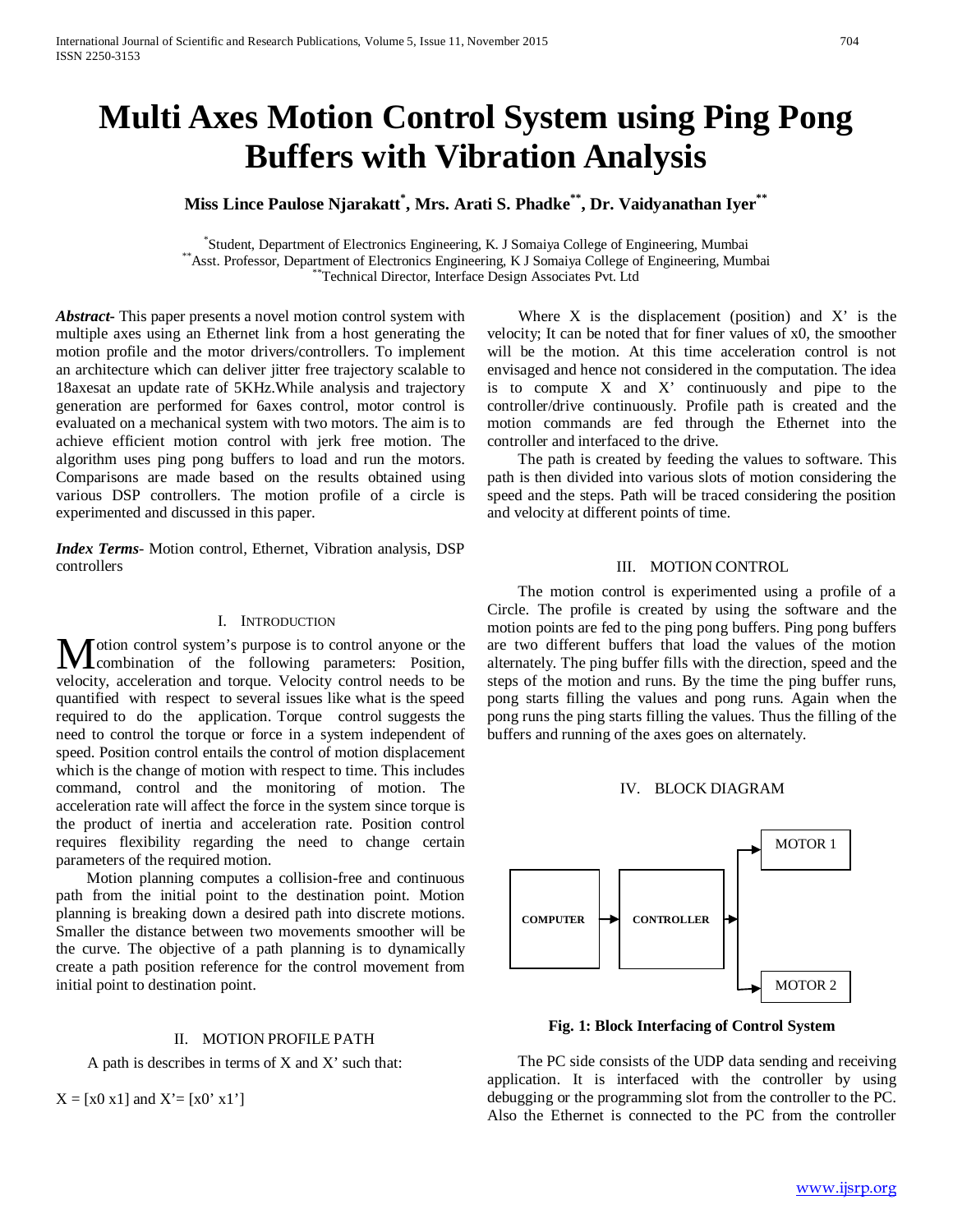International Journal of Scientific and Research Publications, Volume 5, Issue 11, November 2015 705 ISSN 2250-3153

board. On the other side of the controller the motors are connected to it via the drivers.

# V. ALGORITHM

Step 1: Load the ping buffer with the data, direction, speed, steps.



Fills ping when pong Fills pong when ping

Step 2: Run the ping buffer.

Step 3: Load the pong buffer with the data, direction, speed, steps during ping runs.

Step 4: Run the pong buffer.

Step 5: The axes starts running as soon as the data in the buffers start filling.

## VI. EXPERIMENT

 The SC04 board with the controller MCS9845 is used. The MCS9845 is a PCI based dual-channel high performance UART plus a PCI to ISA bridge. The board is connected to the motors using drive. The vibration analysis is done and the result is recorded.

 Similar experimental setup is carried for the TIVA TM1294NCPDT<sup>[6]</sup> controller and the vibration results are recorded.



**Fig. 2: Experimental Setup**

## VII. VIBRATION ANALYSIS

 A circle of 10mm radius is loaded into the controller. The parameters loaded are the speed and the steps required for the total movement. These parameters are fed in a queue to the controller. Motors were tested at various speeds. The analysis of the smoothness of the motors was done using Vibration sensors.



Fig. 3: Protection circuit

## VIII. RESULTS

The sensors<sup>[4]</sup>were mounted on the motors and tested. A protection circuit is connected between the sensor and the controller .The vibrations of the motor were recorded and stored. The controller used for ADC is  $TMS320F28069^{[5]}$  which has a 12 bit ADC. A total of 512 samples were taken and recorded as voltages (0-3.3V). RMS of these values at different speeds is found.



**Fig. 4: Vibration sensor and Controller used**

#### IX. RESULT

The recorded result of the SC04 controller is as follows:

## **Table I: Vibration Analysis of SC04**

| SC04 controllerMCS9845 |                  |
|------------------------|------------------|
| <b>Speed</b>           | <b>RMS</b> value |
| 200                    | 1.0587           |